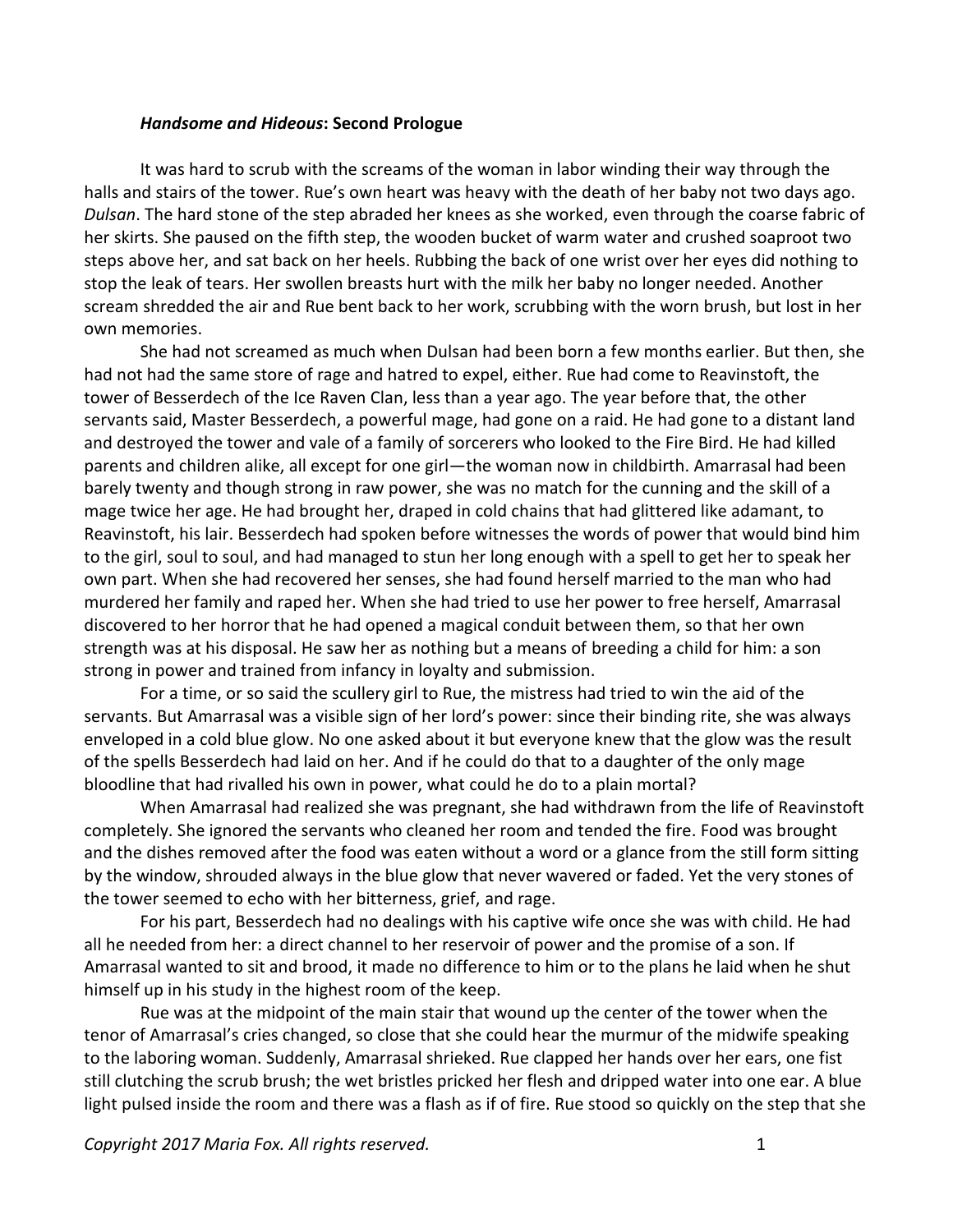nearly lost her footing. The blue light retreated; the laboring woman fell silent. The midwife crooned. Then Rue heard the thin, lost cry of a baby. Her milk-heavy breasts began leaking in response to its wail. Rue turned and sat down hard on the still-damp step, grinding the heels of hands into her eyes as she tried to contain her tears.

She had stopped crying but had not yet returned to scrubbing when the hard, sure steps of the master sounded in the stairway. Besserdech had realized that the birthing was over and he had come to inspect his son. He strode into his wife's room and Rue heard him demanding something of the midwife. Her voice was muffled, but his rang out, full of outrage.

"A *girl*? Let me see!" There was a sound of movement from within the room. Rue started on the next step. There were more angry words from Besserdech, and pleading ones from the midwife. Rue heard "scrawny" and "weakling" in the master's harsh tones and "healthy" and "beautiful" from the low-voiced midwife. She did not see the step that she had now scrubbed well past cleanliness; the memory of Dulsan as a newborn, red-faced and wrinkled, filled her mind's eye. She moved the bucket again. Now she was scouring the landing outside the door of the birthing room.

"That hideous creature is no child of mine," hissed Besserdech.

A croaking, horrible laugh interrupted the midwife's protest. The sound of it was so disturbing, Rue froze on her hands and knees outside the door, her scrub brush still. Then the mistress's rasping voice, hoarse from screaming, spoke slowly, every word as sharp-edged as carved rock: "*No joy, nor success, nor freedom for thee, while Hideous unloved by husband be*." Another crack of bleak laughter that ended in a kind of sigh, and then silence.

"Y—your lady-wife—she's—she's dead!" whispered the midwife, shocked.

"Yes," said the cold voice of the baby's father. "Good riddance, if all she could produce was this powerless runt." Rue heard him approaching the door and she moved herself and the bucket against the wall, out of his way.

"But what of the babe?" the midwife asked.

"Find someone to keep it alive until I decide whether it's worth anything or not," snapped Besserdech. He did not even glance in Rue's direction as he swept out of the room and up the stairs, his dark robes billowing after him. Rue watched his tall form, the dark head bent in thought, vanish around the curve of the staircase. This was a man whose wife had died mere moments ago? Whose child had just been born?

The midwife stood at the door with the swaddled baby in her arms. She looked about and saw Rue. The baby started crying; Rue crossed her arms against her chest, trying to suppress the reflexive let-down of milk. The midwife's eyes narrowed speculatively.

"Are you nursing?" she asked.

"I was, but—but my baby died," Rue answered.

"You still have milk?"

"Yes," said Rue.

"Take the child then," said the midwife, stepping out of the room. "Your mistress is dead and the babe needs you." She held the baby out to Rue.

Rue slowly put down her brush and wiped her rough, wet hands on her skirts. She thought of her own Dulsan, and a flash of resentment burned through her. This child lived while hers was dead. Then the little face twisted and the seeking mouth opened and closed on nothing. The brows knit over the screwed-up eyes and the baby howled her indignation. Rue had the baby in her arms before she had made the decision to take her. She stood and nudged aside the bucket and the brush with her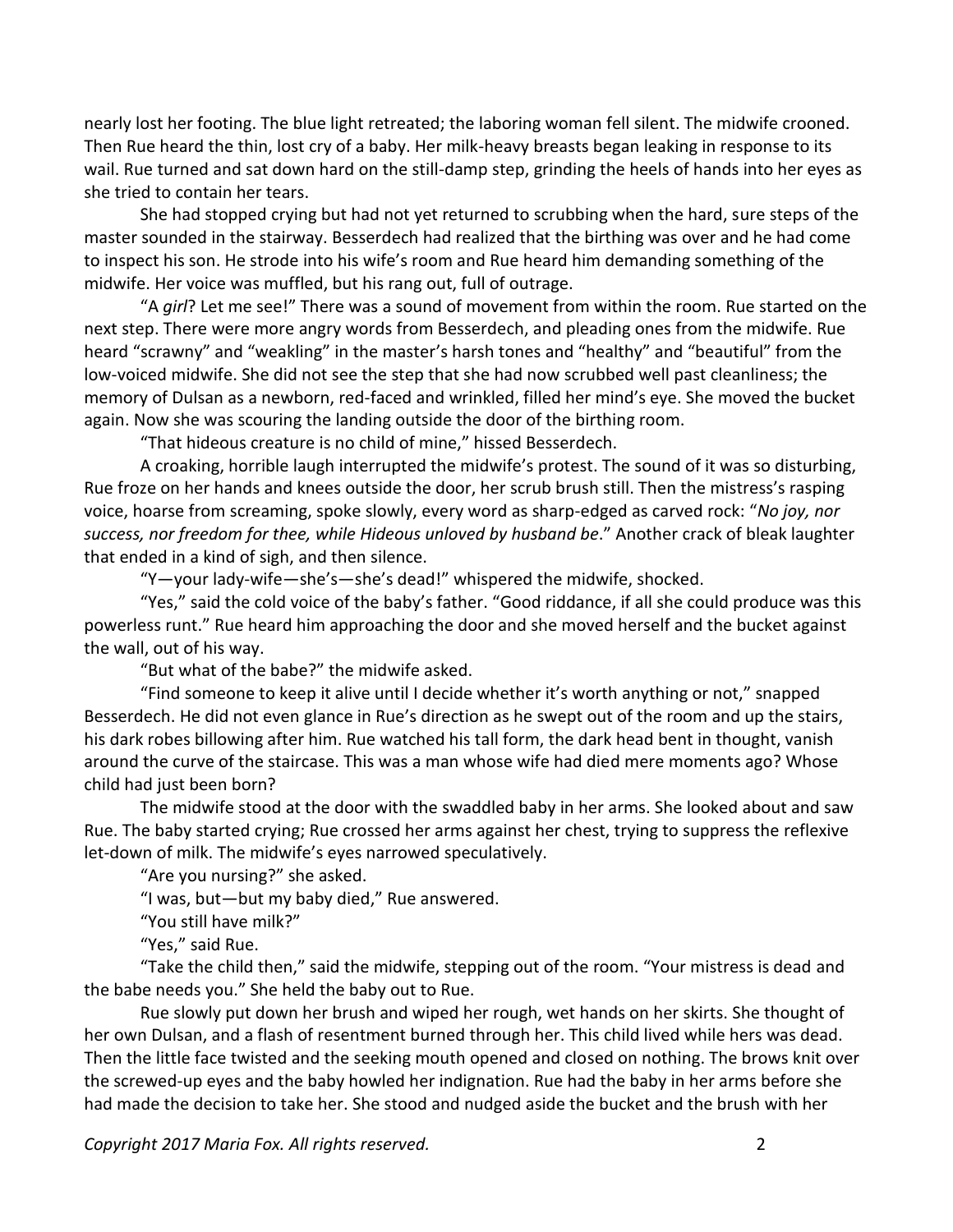foot, rocking the baby against her. "Shh, little one," she whispered. "Soon." She walked down the stairs she had just scrubbed, hearing distantly the midwife calling for another servant to help with washing the dead woman and cleaning up the birthing room.

Rue found a quiet corner in the kitchen and slid to the floor with her back to the wall. She opened her dress and guided the small mouth to her breast. As she looked on the little face, so intent in its desire for sustenance, for life, Rue knew this baby was no replacement for Dulsan, just as she was not the child's blood mother. But maybe they could be candles for each other in the ocean-darkness of grief and loss.

A week after the master's wife had died, he demanded to see the baby, whom he called Hideous. Rue climbed the stairs to the highest room where Besserdech had his study. Holding the infant carefully in one arm, she knocked at the door, waited for the barked order to enter, and walked in.

She had never been inside the master's room before. No one was allowed to clean it; she had never taken him food there. She looked around as she hovered by the door, reluctant to come in further without an explicit command. The single, large, octagonal room had glazed windows at the four cardinal points of the compass. Two large worktables were piled with books, papers, and instruments of glass and metal. Shelves on three of the walls between the windows held scrolls and other papers, as well as vials, jars, and pots of clay, iron, and copper. In the wall to the right of the door was a large fireplace with a fire burning. A huge chair of jet-black stone streaked with silver dominated the center of the room. Rising from the chairback with its wings outspread was a carved raven, its beak open, and one diamond eye fixed on the doorway. It seemed made of the same kind of stone as the chair, but of a blindingly white color instead, veined with black and ice blue. Rue's gaze stopped at the sight of the stone bird, and she hesitated under its staring eye.

"Come here, girl," commanded the master, and she saw him then, a tall thin dark shape at the eastern window. "Let me see the creature."

Rue crossed the room and stopped before him. She was reluctant to expose the baby to this man's cold gaze, but she nevertheless folded back the blanket so that he could view his daughter. Besserdech stared down at Hideous in silence for a moment.

"Lay her down," he said, pointing to one of the long tables. Rue took her to the table, and after the sorcerer had pushed aside some papers, laid the baby down. He then unwrapped the baby completely and began poking and prodding her. The baby started crying and her father's lips tightened, but he continued his examination. Rue wondered what he was trying to discover. He held his hand above the child and Rue cried out at the flash of blue light. She tried to grab the baby but Besserdech slapped her hands aside.

"That bitch," he snarled, and turned away. He returned to the window and stared out of it, his hands knotting themselves behind his back, his mouth an angry twist.

Rue meanwhile had picked up the baby and soothed her cries. The child did not seem to be hurt, but Rue carefully swaddled her once more and waited for further orders, not daring to leave until she was dismissed.

Besserdech swung around and looked at the girl holding his daughter. To Rue it seemed as if he were being forced into a decision, and that he resented it with all his considerable will.

"Do you know where the Scuranox Wood is, girl?"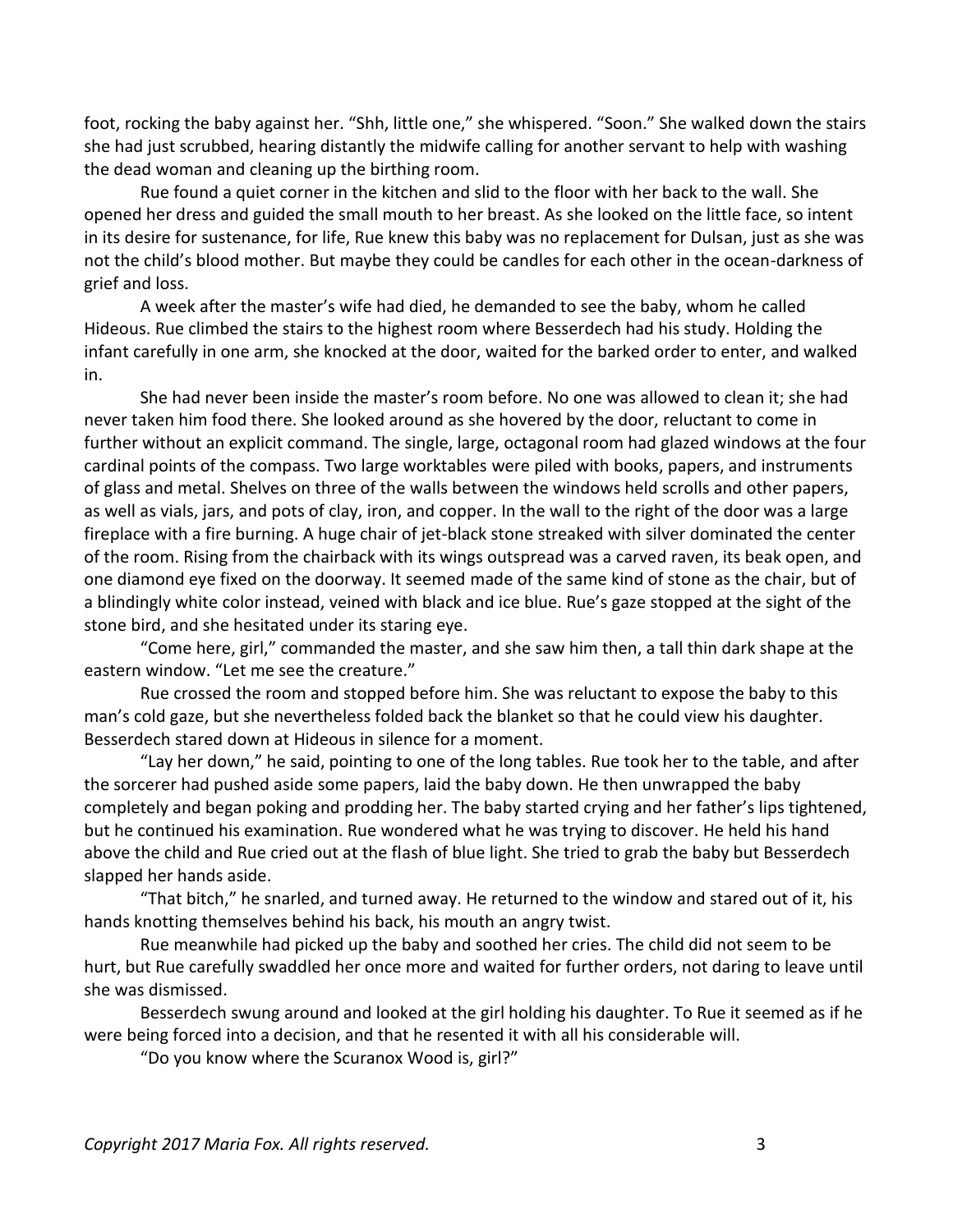Rue nodded. It was a large wood to the east. The trees there did not provide good timber for building or furniture, but a few villages on its edges harvested firewood and made charcoal for selling. No road led through it, besides woodcutters' paths, for it was too thick and tangled.

"There is a cottage in the heart of it. Take Hideous and go live there. Return when she is married." Besserdech turned back to the window.

Beyond him snow was beginning to fall. Still in shock from the abrupt orders, Rue said, "Today, master? It is—" Her words dried up as he whirled and strode toward her. He did not stop until he was almost on her; Rue leaned back from his looming, furious form, her body curled protectively around the baby, who had started crying once more. His daughter's wailing seemed to make Besserdech even larger and more frightening.

"Yes," he hissed, his voice no less terrible for being so soft that only Rue could hear him. "Take Hideous and go, today. If you are not gone by sundown, I will throw you from this tower and find someone who can obey simple commands."

"Yes, master," Rue said. But she did not move, wondering if she dared…She felt his rage expanding, almost like a cloud of freezing air emanating from his body. Rue dropped to her knees, her forehead almost to the floor, holding the screaming child close to her chest.

"Master, I will go! Only…may I give her another name?"

The cold air retreated, and Besserdech laughed with a bitterness that felt like a slap in the face. "You are welcome to try," he sneered, and turned away.

Rue scrambled to her feet and ran out the door.

An hour before sunset on that day of deep winter, a girl swathed in a coarse woolen cloak that bulged over the pack on her back shut the door at the foot of the tower behind her. In her arms she held a well-wrapped bundle. The snow fell thinly as she trudged away from Reavinstoft.

Later, after she had found the cottage, and all through that hungry winter, Rue had wondered what Besserdech had meant by his last words. She tried to give Hideous other names, but whenever she thought of one and bestowed it on the child, Rue could not remember what name she had chosen even a few minutes before. And the baby, which had seemed like any other at first, was growing into the name her father had given her, becoming truly what he had called her: Hideous. Rue stopped calling her by name.

After a few years, Rue heard from the woodcutters and wanderers who travelled through the wood that her former master no longer left his tower and did not even speak to his servants or to any visitor. Later, more strange stories reached her ears: the servants had fled Reavinstoft and told tales of Besserdech sitting as though carved of stone, staring at the floor, silent as death itself. And then, they said, a brilliant grit began to cover the tower, edging the high window, creeping up over the roof and down the outside wall. Soon the glittering crust had spread to the land around the tower and reached over roads and fields and towns, covering everything like frost.

But it was not frost, as people discovered who woke to find fields and roads covered with the odd sparkling stuff. It was salt. For Besserdech was still a being of great power, though he no longer moved about in the world, and the salt of his soul had filled up his tower and was bringing its barrenness to all the land about.

People now called the tower the Griefstone and they sent for help to their kings and queens, who sent for magicians and witches, and then priests, priestesses, and holy ones, and at last to any man, woman, or child who had ever with good result spoken a word over a wart or sprinkled herbs in a potion. But the salt of the Griefstone did not yield to any of these.